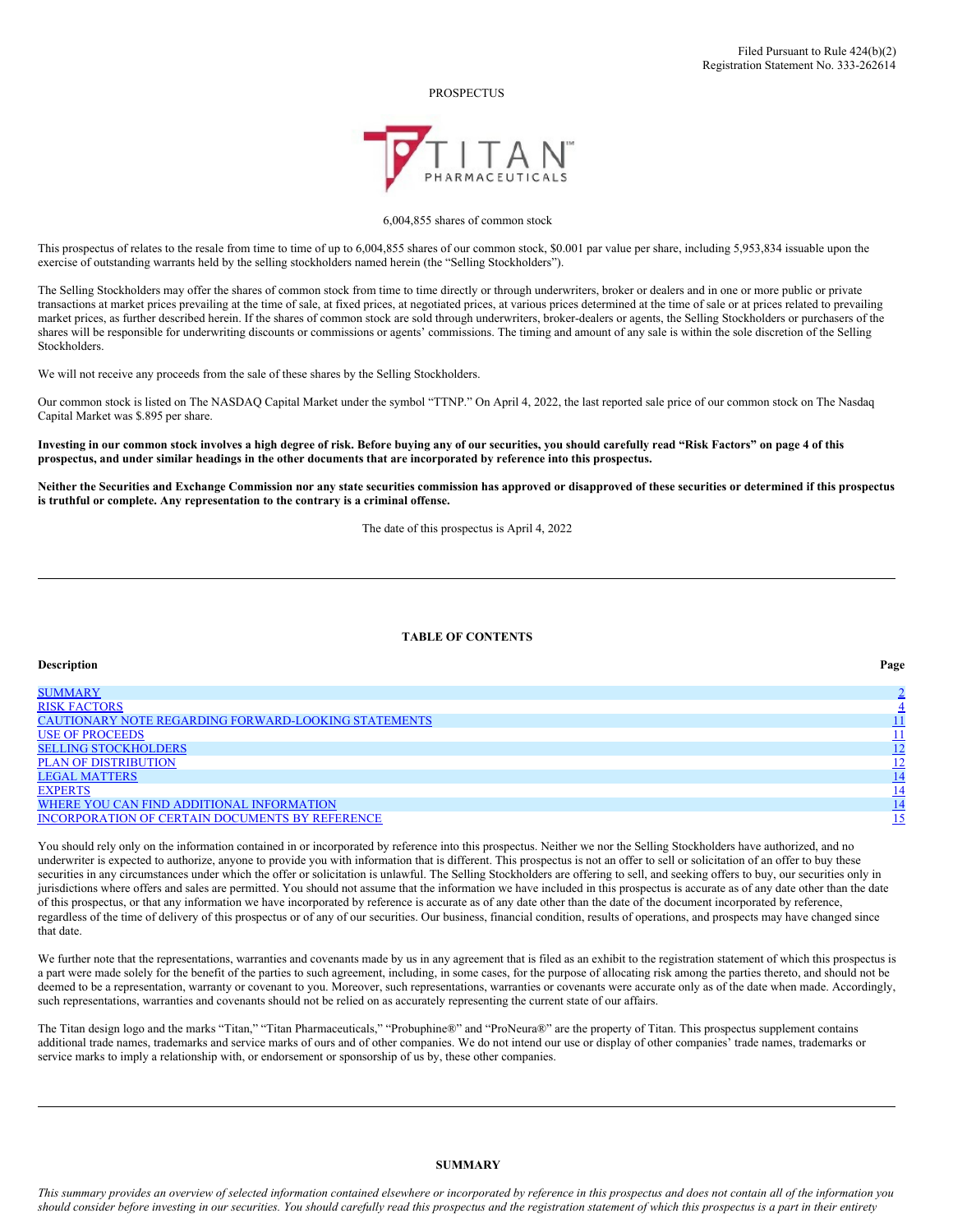before investing in our securities, including the information discussed under "Risk Factors" and our financial statements and notes thereto that are incorporated by reference in this prospectus. Unless otherwise indicated herein, the terms "Titan," "we," "our," "us," or "the Company" refer to Titan Pharmaceuticals, Inc.

#### **Our Company**

We are a pharmaceutical company developing therapeutics utilizing our proprietary long-term drug delivery platform, ProNeura®, for the treatment of select chronic diseases for which steady state delivery of a drug has the potential to provide an efficacy and/or safety benefit. ProNeura consists of a small, solid implant made from a mixture of ethylene-vinyl acetate, or EVA, and a drug substance. The resulting product is a solid matrix that is designed to be administered subdermally in a brief, outpatient procedure and is removed in a similar manner at the end of the treatment period. These procedures may be performed by trained health care providers, or HCPs, including licensed and surgically qualified physicians, nurse practitioners, and physician's assistants in a HCP's office or other clinical setting.

Our first product based on our ProNeura technology was Probuphine® (buprenorphine implant), which is approved in the United States, Canada and the European Union, or EU, for the maintenance treatment of opioid use disorder in clinically stable patients taking 8 mg or less a day of oral buprenorphine. While Probuphine continues to be commercialized in Canada and in the EU (as Sixmo<sup>TM</sup>) by other companies that have either licensed or acquired the rights from Titan, we discontinued commercialization of the product in the U.S. during the fourth quarter of 2020. Discontinuation of our commercial operations has allowed us to focus our limited resources on important product development programs and transition back to a product development company.

### **ProNeura Continuous Drug Delivery Platform**

Our ProNeura continuous drug delivery system consists of a small, solid rod-shaped implant made from a mixture of EVA and a given drug substance. The resulting product is a solid matrix that is placed subdermally, normally in the inside part of the upper arm in a short physician office-based procedure using a local anesthetic and is removed in a similar manner at the end of the treatment period. The drug substance is released continuously through the process of dissolution-controlled diffusion. This results in a continuous, steady rate of release generally similar to intravenous administration. We believe that such long-term, near linear release characteristics are desirable as they avoid the fluctuating peak and trough drug levels seen with oral dosing that often poses treatment problems in a range of diseases.

The ProNeura platform was developed to address the need for a simple, practical method to achieve continuous long-term drug delivery, and, depending on the characteristics of the compound to be delivered, can potentially provide treatment on an outpatient basis over extended periods of up to 12 months. We believe that the benefits of this technology have been demonstrated by the clinical results seen to date with Probuphine, and, in addition, that the development and regulatory process have been affirmed by the U.S. Food and Drug Administration, or FDA, the European Medicines Agency, or EMA, and Health Canada approvals of this product. We have further demonstrated the feasibility of the ProNeura platform with small molecules, hormones, and bio-active peptides. The delivery system works with both hydrophobic and hydrophilic molecules. We have also shown the flexibility of the platform by experimenting with the release characteristics of the EVA implants, layering the implants with varying concentrations of drug, and generating implants of different sizes and porosity to achieve a desired delivery profile. We have recently received a grant from the Bill and Melinda Gates Foundation to undertake preliminary work on a long-acting implant capable of delivering dual compounds- a human immunodeficiency virus, or HIV, preventative therapeutic and a contraceptive for women and girls in developing countries.

#### **Development Programs**

Several years ago, we began limited non-clinical laboratory experiments in collaboration with JT Pharmaceuticals, Inc., or JT Pharma, to assess the feasibility of delivering JT Pharma's kappa opioid agonist peptide, or TP-2021, utilizing our ProNeura system. We successfully manufactured a prototype implant containing TP-2021 (TP-2021- ProNeura) to be used in appropriate small animal models. While our initial work focused on TP-2021's ability to activate peripheral kappa opioid receptors, potentially providing a non-addictive treatment for certain types of pain, in January 2021, our research pivoted to explore the feasibility of using TP-2021 in the treatment of chronic pruritus, a severe and debilitating condition defined as itching of the skin lasting longer than six weeks. According to a 2015 review by Mollanazar, N., et al., an estimated 23 – 44 million Americans suffer from chronic pruritus in the setting of both cutaneous and systemic conditions. Current treatments include antihistamines, corticosteroids, and over-the-counter lotions, all of which are relatively ineffective and/or have undesirable side-effect profiles. The antipruritic effect of kappa opioid agonists is thought to be related to their binding to kappa opioid receptors on keratinocytes, immune cells, and peripheral itch neurons.

| ×<br>ł |  |  |
|--------|--|--|
| I      |  |  |
|        |  |  |
|        |  |  |

In February 2021, we announced that early non-clinical studies of TP-2021 showed very high affinity and specificity for the human kappa opioid receptor and demonstrated potent antipruritic activity when injected subcutaneously in a mouse model for moderate to severe pruritus. TP-2021 ProNeura implants were then formulated and tested in this model. In November 2021, data presented at the annual meeting of the Society for Neuroscience demonstrated that significant reduction in scratching behavior in this proven animal model for pruritus was maintained in mice who received the TP-2021ProNeura implant through Day 56 post-implantation, when compared with control untreated mice, with no safety issues observed for the implanted animals over the three-month duration of treatment. Subsequently, efficacy in this pruritus model has been extended through Day 84 post-implantation. In addition, the TP-2021 ProNeura implant provided sustained supra-therapeutic plasma levels of the peptide through Day 84 post-implantation in a separate pharmacokinetic study in mice. We believe that subdermal implantation of TP-2021 - ProNeura could potentially deliver therapeutic concentrations of TP-2021 in human subjects for up to six months or longer following a single in-office procedure. We will need to conduct Investigational New Drug, or IND, enabling non-clinical safety and pharmacology studies in preparation for regulatory approval to enter human clinical studies.

Pursuant to a research and option license agreement with the Medical University of South Caroline Foundation for Research Development, we are also synthesizing a limited number of new peptides designed, like TP-2021, to bind to peripheral kappa opioid receptors. We will consider further development of any of these newly synthesized compounds that meet the criteria for high-affinity receptor bonding and antipruritic activity to enhance our intellectual property position. We are also assessing the feasibility of non-implant biodegradable depot formulations of these kappa opioid receptor agonist peptides to provide antipruritic activity for shorter (e.g., 1 – 3 months) sustained periods. We have allocated a substantial portion of the proceeds of this offering to fund our kappa opioid agonist peptide program through the IND submission, which we estimate can be accomplished within 18 to 24 months.

#### *Nalmefene Development Program*

In September 2019, the National Institute for Drug Addiction, or NIDA, awarded us an approximately \$8.7 million grant over two years for our nalmefene implant development program for the prevention of opioid relapse following detoxification of patients suffering opioid use disorder, or OUD. An injectable formulation of nalmefene was approved by the FDA in 1995 for the management and reversal of opioid overdose, including respiratory depression, but this is no longer marketed in the U.S. Oral nalmefene was approved by the EMA in 2013 for treating alcohol dependence. A nasal formulation of nalmefene is currently in clinical development by another company for the treatment of opioid overdose.

The NIDA grant provides funds for the completion of implant formulation development, cGMP manufacturing and non-clinical studies required for filing an Investigational New Drug application, or IND. In early 2020, following a meeting with the FDA to review our non-clinical development plans and obtain guidance regarding filing an IND, the FDA provided clear guidance on the type of development plan that we should follow. Specifically, that this product development should follow the more expansive 505(b) (1) regulatory pathway rather than the shorter, more streamlined 505(b)(2) regulatory pathway we had been pursuing. Based on this input, we determined that collection of all the requisite non-clinical chronic toxicology data would require an additional six-month rodent chronic toxicity study and a three month increase in the duration of an ongoing six-month non-rodent chronic toxicity study, resulting in a delay of the IND filing. We discussed the change in development plan with NIDA and they accepted our plan to reallocate previously approved funds for conduct of such studies and extended the existing grant term through August 2022. In September 2021, the FDA advised that it was reconsidering the regulatory pathway for the nalmefene implant and could ultimately determine that the 505(b)(2) process is potentially appropriate. We expect to submit the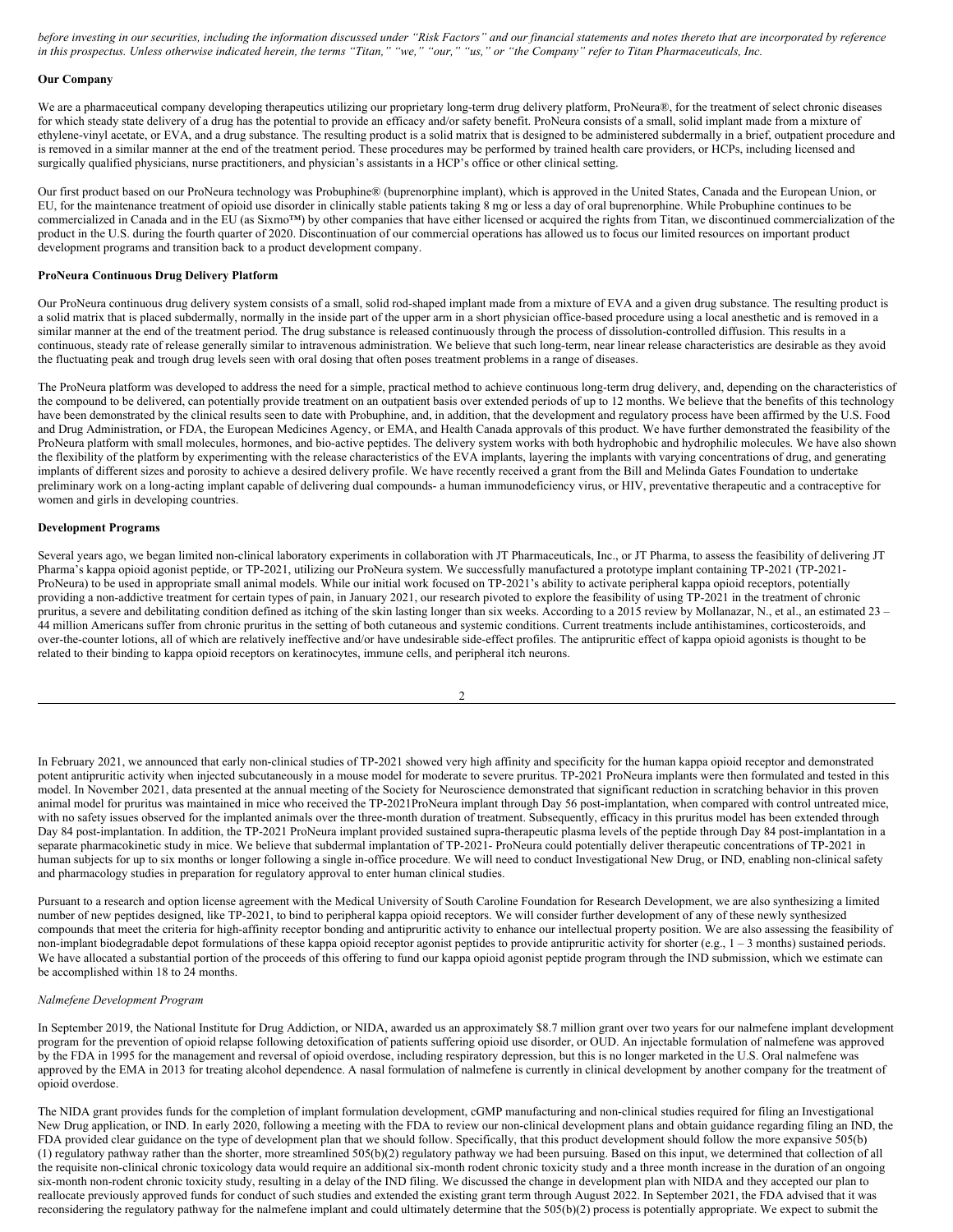IND for this program in the second quarter of 2022. If accepted, we would be eligible for the third through fifth year grant funding from NIDA. However, this funding availability is dependent on a progress review at NIDA. Additional funding from external sources for progression of the clinical program will be separately sought but will be dependent on finding a suitable partner.

#### *Other programs*

In October 2021, we received an approximately \$500,000 grant from the Bill and Melinda Gates Foundation to demonstrate the ability to deliver a combination HIV preventative therapeutic and a contraceptive from a single ProNeura implant for women and adolescent girls in low- and middle-income countries.

In October 2021, we entered into a research and option license agreement, or MUSC Agreement, with the MUSC Foundation for Research Development, or MUSC FRD. Under the terms of the MUSC Agreement, we will conduct certain research, evaluation, proof of concept development and testing of at least three tetrapeptide kappa-opioid receptor agonist compounds related to the provisional U.S. patent application previously assigned to FRD by the Medical University of South Carolina ("MUSC") and entitled "Opioid Agonists and Methods of Use Thereof." In exchange, FRD has granted Titan the option to acquire an exclusive worldwide, commercial license to the inventions related to MUSC's compounds.

### **Corporate Information**

We were incorporated under the laws of the State of Delaware in February 1992. Our principal executive offices are located at 400 Oyster Point Blvd., Suite 505, South San Francisco, CA 94080. Our telephone number is (650) 244-4990.We make our SEC filings available on the Investor Relations page of our website, http://titanpharm.com/. Information contained on our website is not part of this prospectus.

3

## <span id="page-2-0"></span>**RISK FACTORS**

Investing in our securities involves a high degree of risk. You should carefully consider the risks described below and all of the information contained or incorporated by reference in this prospectus. Our business, financial condition, results of operations and prospects could be materially and adversely affected by these risks.

### **Risks Related to This Offering**

#### You may experience future dilution as a result of future equity offerings and other issuances of our common stock or other securities. In addition, this offering and future equity offerings and other issuances of our common stock or other securities may adversely affect our common stock price.

In order to raise additional capital, we may in the future offer additional shares of our common stock or other securities convertible into or exchangeable for our common stock at prices that may not be the same as the price per share in this offering. We may not be able to sell shares or other securities in any other offering at a price per share that is equal to or greater than the price per share paid by the investor in this offering, and investors purchasing shares or other securities in the future could have rights superior to existing stockholders. The price per share at which we sell additional shares of our common stock or securities convertible into common stock in future transactions may be higher or lower than the price per share in this offering. You will incur dilution upon exercise of any outstanding stock options, warrants or upon the issuance of shares of common stock under our stock incentive programs. In addition, the sale of shares in this offering and any future sales of a substantial number of shares of our common stock in the public market, or the perception that such sales may occur, could adversely affect the price of our common stock. We cannot predict the effect, if any, that market sales of those shares of common stock or the availability of those shares for sale will have on the market price of our common stock.

#### Our share price may be volatile, which could prevent you from being able to sell your shares at or above your purchase price.

The market price of shares of our common stock has been and may continue to be subject to wide fluctuations in response to many risk factors listed in this section, and others beyond our control, including:

- results of our product development efforts;
- · regulatory actions with respect to our products under development or our competitors' products;
- actual or anticipated fluctuations in our financial condition and operating results;
- actual or anticipated fluctuations in our competitors' operating results or growth rate;
- · announcements by us, our potential future collaborators or our competitors of significant acquisitions, strategic collaborations, joint ventures, or capital commitments;
- issuance of new or updated research or reports by securities analysts;
- fluctuations in the valuation of companies perceived by investors to be comparable to us;
- inconsistent trading volume levels of our shares;
- additions or departures of key personnel;
- disputes or other developments related to proprietary rights, including patents, litigation matters and our ability to obtain patent protection for our technologies;
- announcement or expectation of additional financing efforts;
- sales of our common stock by us, our insiders or our other stockholders;
- market conditions for biopharmaceutical stocks in general; and
- general economic and market conditions.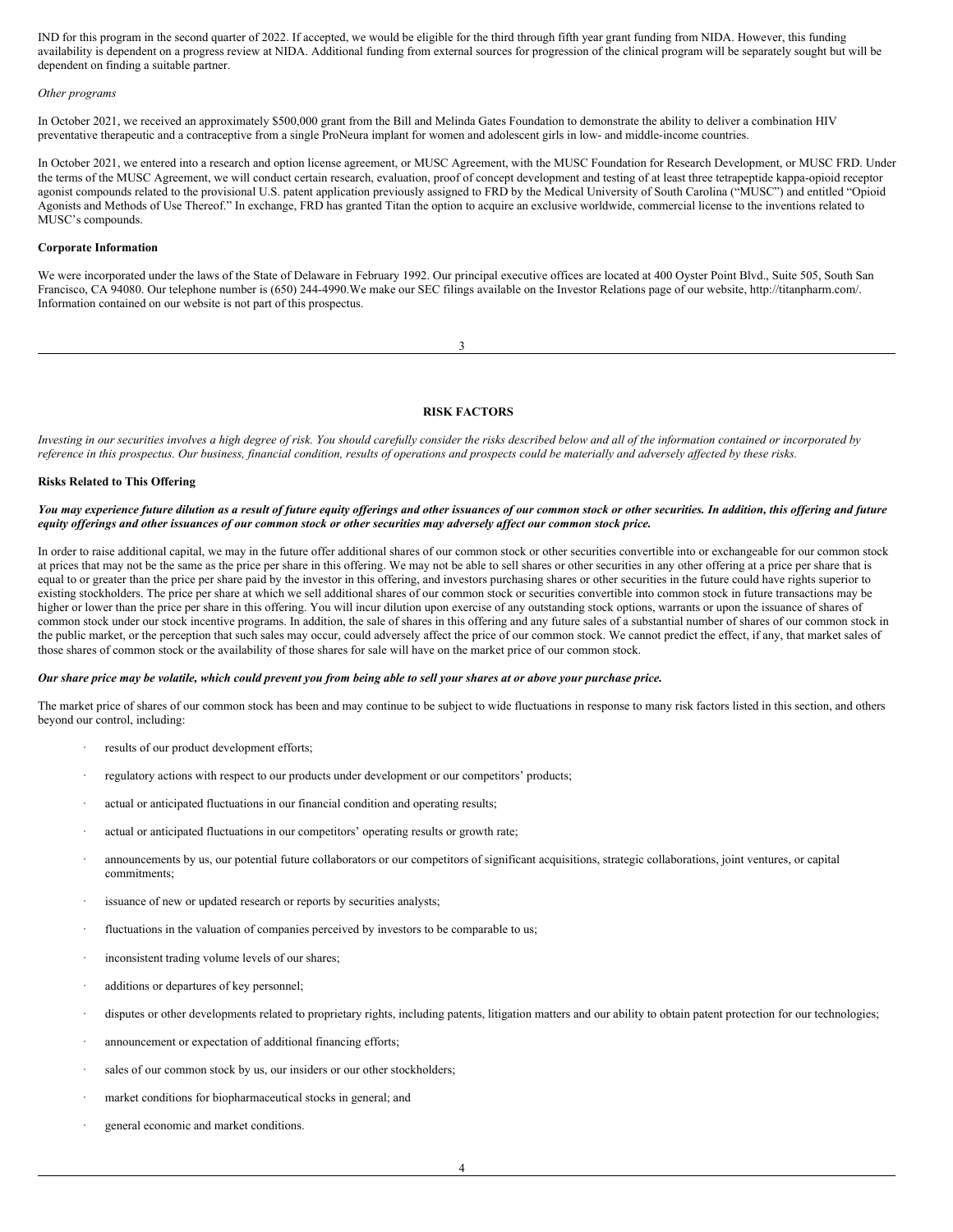The stock markets have experienced extreme price and volume fluctuations that have affected and continue to affect the market prices of equity securities of many companies. These fluctuations often have been unrelated or disproportionate to the operating performance of those companies. These broad market and industry fluctuations, as well as general economic, political and market conditions such as recessions, interest rate changes or international currency fluctuations, may negatively impact the market price of shares of our common stock and could subject us to securities class action litigation.

#### If securities or industry analysts do not publish research or publish inaccurate or unfavorable research about our business, our share price and trading volume could *decline.*

The trading market for our common stock will depend on the research and reports that securities or industry analysts publish about us or our business. We do not have any control over these analysts. There can be no assurance that analysts will cover us or provide favorable coverage. If one or more of the analysts who cover us downgrade our stock or change their opinion of our stock, our share price would likely decline. If one or more of these analysts cease coverage of our company or fail to regularly publish reports on us, we could lose visibility in the financial markets, which could cause our share price or trading volume to decline.

#### Provisions in our corporate charter documents and under Delaware law could make an acquisition of our company, which may be beneficial to our stockholders, more *dif icult and may prevent attempts by our stockholders to replace or remove our current management.*

Provisions in our certificate of incorporation and our bylaws may discourage, delay or prevent a merger, acquisition or other change in control of our company that stockholders may consider favorable, including transactions in which you might otherwise receive a premium for your shares. These provisions could also limit the price that investors might be willing to pay in the future for shares of our common stock, thereby depressing the market price of our common stock. In addition, because our board of directors is responsible for appointing the members of our management team, these provisions may frustrate or prevent any attempts by our stockholders to replace or remove our current management by making it more difficult for stockholders to replace members of our board of directors. Among other things, these provisions provide that:

- the authorized number of directors can be changed only by resolution of our board of directors;
- · our bylaws may be amended or repealed by our board of directors or our stockholders;
- stockholders may not call special meetings of the stockholders or fill vacancies on the board of directors;
- our board of directors is authorized to issue, without stockholder approval, preferred stock, the rights of which will be determined at the discretion of the board of directors and that, if issued, could operate as a "poison pill" to dilute the stock ownership of a potential hostile acquirer to prevent an acquisition that our board of directors does not approve;
- · our stockholders do not have cumulative voting rights, and therefore our stockholders holding a majority of the shares of common stock outstanding will be able to elect all of our directors; and
- · our stockholders must comply with advance notice provisions to bring business before or nominate directors for election at a stockholder meeting.

#### Our failure to meet the continued listing requirements of Nasdaq could result in a de-listing of our common stock.

During 2020, we received several notices from the Listing Qualifications Department the Nasdaq Stock Market, or Nasdaq, regarding the fact that the market price of our common stock was below the \$1.00 minimum bid price requirement for continued listing. As a result of the reverse stock split we effected on November 30, 2020, we were able to regain compliance with the minimum bid requirement and remain listed on Nasdaq. We have also previously received notices of noncompliance due to our failure to maintain the \$2,500,000 minimum stockholders' equity requirement for continued listing. We were able to regain compliance with that requirement through capital raises and our discontinuation of the expenses associated with Probuphine commercial operations. There can be no assurance that we will continue to meet all of the criteria necessary for Nasdaq to allow us to remain listed. For example, our share price has recently fallen below the \$1.00 minimum bid price requirement for continued listing.

If our common stock is delisted from Nasdaq, our common stock would likely then trade only in the over-the- counter market. If our common stock were to trade on the overthe-counter market, selling our common stock could be more difficult because smaller quantities of shares would likely be bought and sold, transactions could be delayed, and we could face significant material adverse consequences, including: a limited availability of market quotations for our securities; reduced liquidity with respect to our securities; a determination that our shares are a "penny stock," which will require brokers trading in our securities to adhere to more stringent rules, possibly resulting in a reduced level of trading activity in the secondary trading market for our securities; a reduced amount of news and analyst coverage for our Company; and a decreased ability to issue additional securities or obtain additional financing in the future. These factors could result in lower prices and larger spreads in the bid and ask prices for our common stock and would substantially impair our ability to raise additional funds and could result in a loss of institutional investor interest and fewer development opportunities for us.

| I<br>I |  |
|--------|--|
| $\sim$ |  |

In addition to the foregoing, if our common stock is delisted from Nasdaq and it trades on the over-the- counter market, the application of the "penny stock" rules could adversely affect the market price of our common stock and increase the transaction costs to sell those shares. The Securities and Exchange Commission, or SEC, has adopted regulations which generally define a "penny stock" as an equity security that has a market price of less than \$5.00 per share, subject to specific exemptions. If our common stock is delisted from Nasdaq and it trades on the over-the- counter market at a price of less than \$5.00 per share, our common stock would be considered a penny stock. The SEC's penny stock rules require a broker-dealer, before a transaction in a penny stock not otherwise exempt from the rules, to deliver a standardized risk disclosure document that provides information about penny stocks and the risks in the penny stock market. The broker-dealer must also provide the customer with current bid and offer quotations for the penny stock, the compensation of the broker-dealer and the salesperson in the transaction, and monthly account statements showing the market value of each penny stock held in the customer's account. In addition, the penny stock rules generally require that before a transaction in a penny stock occurs, the broker-dealer must make a special written determination that the penny stock is a suitable investment for the purchaser and receive the purchaser's agreement to the transaction. If applicable in the future, these rules may restrict the ability of brokers-dealers to sell our common stock and may affect the ability of investors to sell their shares, until our common stock no longer is considered a penny stock.

#### **Risks Related to Our Business and Industry**

## Our ProNeura development programs are at very early stages and will require substantial additional resources that may not be available to us.

To date, other than our work on Probuphine in OUD, and our work on nalmefene, we have conducted only limited research and development activities assessing our ProNeura delivery system's applicability in other potential indications. While the nalmefene program is being funded in large part by NIDA, there is no assurance that NIDA will continue to provide the necessary funding to complete the regulatory approval process for this product candidate. We will also require substantial additional funds to advance our kappa opioid agonist program beyond the proof-of-concept stage and to support further research and development activities, including the anticipated costs of nonclinical studies and clinical trials, regulatory approvals, and eventual commercialization of any therapeutic based on our ProNeura platform technology. If we are unable to obtain substantial government grants or enter into third party collaborations to fund our ProNeura programs, we will need to seek additional sources of financing, which may not be available on favorable terms, if at all. If we are unsuccessful in obtaining the requisite funding for our ProNeura programs, we could be forced to discontinue product development. Furthermore, funding arrangements with collaborative partners or others may require us to relinquish rights to technologies, product candidates or products that we would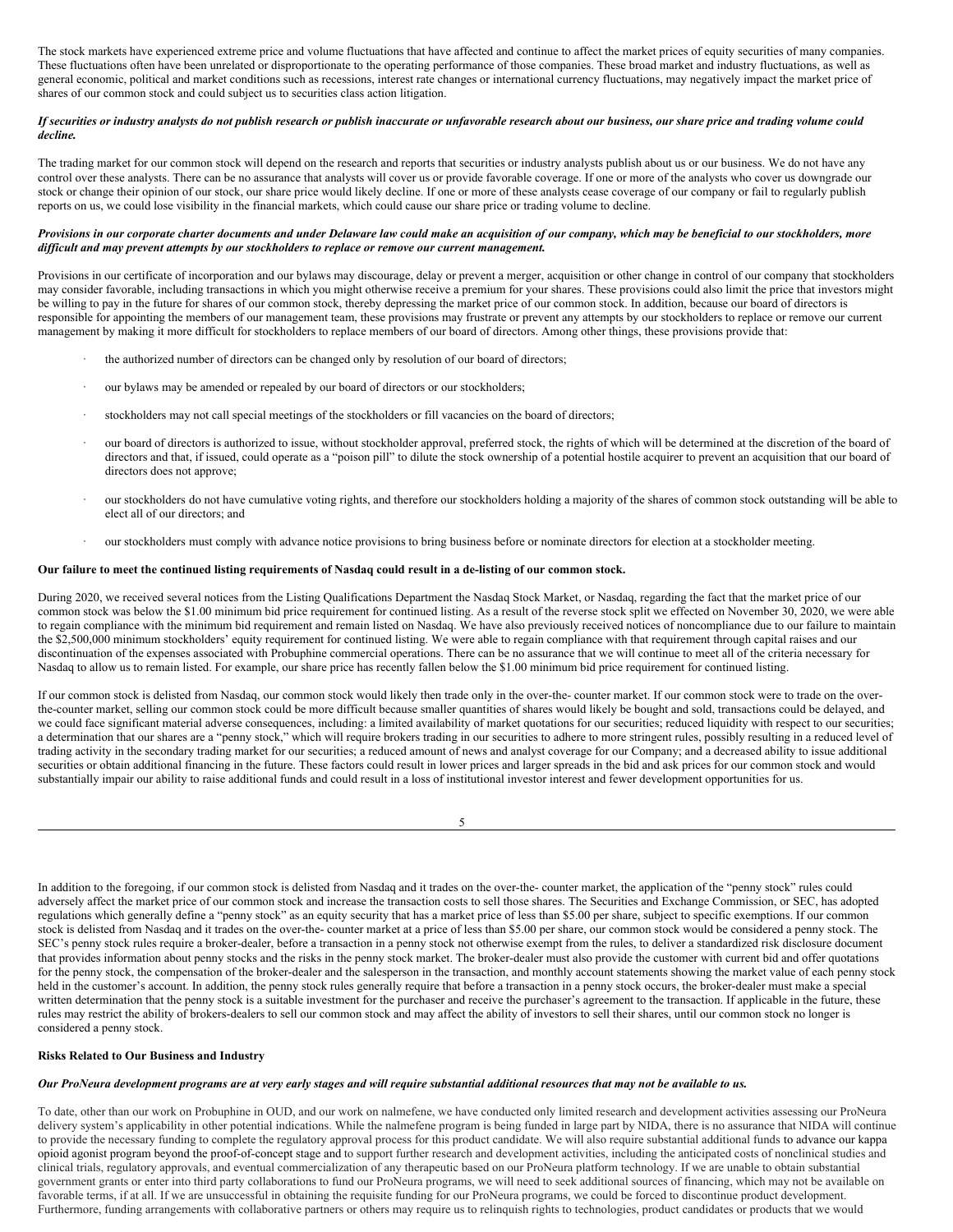otherwise seek to develop or commercialize ourselves or license rights to technologies, product candidates or products on terms that are less favorable to us than might otherwise be available.

Our ability to successfully develop any future product candidates based on our ProNeura drug delivery technology is subject to the risks of failure and delay inherent in the development of new pharmaceutical products, including: delays in product development, clinical testing, or manufacturing; unplanned expenditures in product development, clinical testing, or manufacturing; failure to receive regulatory approvals; emergence of superior or equivalent products; inability to manufacture on our own, or through any others, product candidates on a commercial scale; and failure to achieve market acceptance. Because of these risks, our research and development efforts may not result in any commercially viable products and our business, financial condition, and results of operations could be materially harmed.

### Clinical trials required for new product candidates are expensive and time-consuming, and their outcome is uncertain

Conducting clinical trials is a lengthy, time-consuming, and expensive process. The length of time may vary substantially according to the type, complexity, novelty, and intended use of the product candidate, and often can be several years or more per trial. Delays associated with products for which we are directly conducting clinical trials may cause us to incur additional operating expenses. The commencement and rate of completion of clinical trials may be delayed by many factors, including, for example:

- inability to manufacture sufficient quantities of qualified materials under cGMP for use in clinical trials;
- slower than expected rates of patient recruitment;
- failure to recruit a sufficient number of patients; modification of clinical trial protocols;

6

- changes in regulatory requirements for clinical trials;
- the lack of effectiveness during clinical trials;
- the emergence of unforeseen safety issues;
- delays, suspension, or termination of the clinical trials due to the institutional review board responsible for overseeing the study at a particular study site; and
- government or regulatory delays or "clinical holds" requiring suspension or termination of the trials.

The results from early clinical trials are not necessarily predictive of results obtained in later clinical trials. Accordingly, even if we obtain positive results from early clinical trials, we may not achieve the same success in future clinical trials. Clinical trials may not demonstrate statistically significant safety and effectiveness to obtain the requisite regulatory approvals for product candidates. The failure of clinical trials to demonstrate safety and effectiveness for the desired indications could cause us to abandon a product candidate and could delay development of other product candidates. Any delay in, or termination of, our clinical trials could materially harm our business, financial condition, and results of operations.

#### We face risks associated with third parties conducting preclinical studies and clinical trials of our products

We depend on third-party laboratories and medical institutions to conduct preclinical studies and clinical trials for our products and other third-party organizations to perform data collection and analysis, all of which must maintain both good laboratory and good clinical practices. We also depend upon third party manufacturers for the production of any products we may successfully develop to comply with cGMP of the FDA, which are similarly outside our direct control. If third party laboratories and medical institutions conducting studies of our products fail to maintain both good laboratory and clinical practices, the studies could be delayed or have to be repeated.

### *We face risks associated with product liability lawsuits that could be brought against us.*

The testing, manufacturing, marketing and sale of human therapeutic products entail an inherent risk of product liability claims. We currently have a limited amount of product liability insurance, which may not be sufficient to cover claims that may be made against us in the event that the use or misuse of our product candidates causes, or merely appears to have caused, personal injury or death. In the event we are forced to expend significant funds on defending product liability actions, and in the event those funds come from operating capital, we will be required to reduce our business activities, which could lead to significant losses. Adequate insurance coverage may not be available in the future on acceptable terms, if at all. If available, we may not be able to maintain any such insurance at sufficient levels of coverage and any such insurance may not provide adequate protection against potential liabilities. Whether or not a product liability insurance policy is obtained or maintained in the future, any claims against us, regardless of their merit, could severely harm our financial condition, strain our management and other resources or destroy the prospects for commercialization of the product which is the subject of any such claim.

### *We may be unable to protect our patents and proprietary rights.*

Our future success will depend to a significant extent on our ability to:

- obtain and keep patent protection for our products, methods and technologies on a domestic and international basis;
- enforce our patents to prevent others from using our inventions;
- maintain and prevent others from using our trade secrets; and
- operate and commercialize products without infringing on the patents or proprietary rights of others.

We cannot assure you that our patent rights will afford any competitive advantages, and these rights may be challenged or circumvented by third parties. Further, patents may not be issued on any of our pending patent applications in the U.S. or abroad. Because of the extensive time required for development, testing and regulatory review of a potential product, it is possible that before a potential product can be commercialized, any related patent may expire or remain in existence for only a short period following commercialization, reducing or eliminating any advantage of the patent. If we sue others for infringing our patents, a court may determine that such patents are invalid or unenforceable. Even if the validity of our patent rights is upheld by a court, a court may not prevent the alleged infringement of our patent rights on the grounds that such activity is not covered by our patent claims.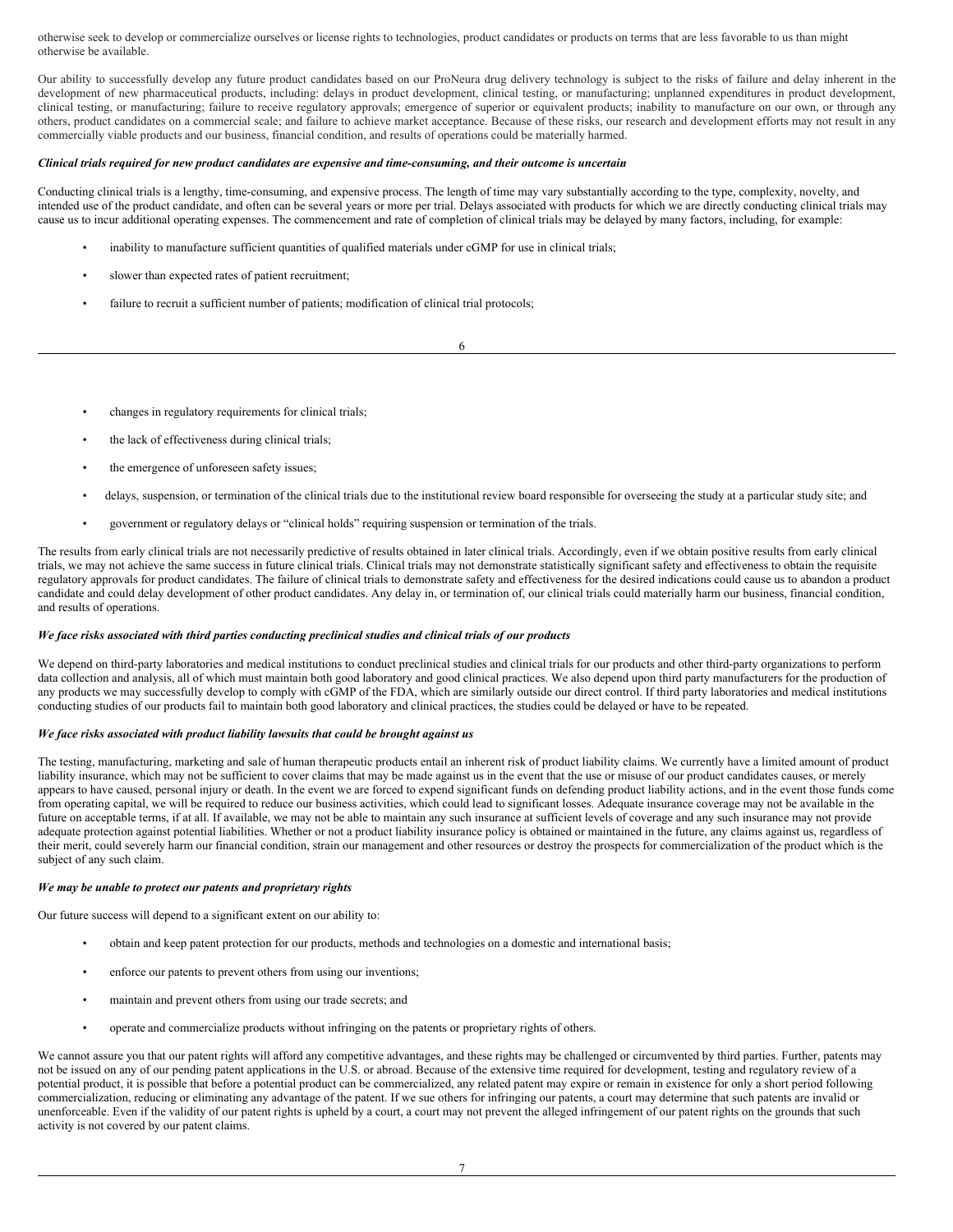In addition, third parties may sue us for infringing their patents. In the event of a successful claim of infringement against us, we may be required to:

- pay substantial damages;
- stop using our technologies and methods;
- stop certain research and development efforts;
- develop non-infringing products or methods; and
- obtain one or more licenses from third parties.

If required, we cannot assure you that we will be able to obtain such licenses on acceptable terms, or at all. If we are sued for infringement, we could encounter substantial delays in development, manufacture and commercialization of our product candidates. Any litigation, whether to enforce our patent rights or to defend against allegations that we infringe third party rights, will be costly, time consuming, and may distract management from other important tasks.

We also rely in our business on trade secrets, know-how and other proprietary information. We seek to protect this information, in part, through the use of confidentiality agreements with employees, consultants, advisors and others. Nonetheless, we cannot assure you that those agreements will provide adequate protection for our trade secrets, know-how or other proprietary information and prevent their unauthorized use or disclosure. To the extent that consultants, key employees or other third parties apply technological information independently developed by them or by others to our proposed products, disputes may arise as to the proprietary rights to such information, which may not be resolved in our favor.

#### *We must comply with extensive government regulations.*

The research, development, manufacture, labeling, storage, record-keeping, advertising, promotion, import, export, marketing and distribution of pharmaceutical products are subject to an extensive regulatory approval process by the FDA in the U.S. and comparable health authorities in foreign markets. The process of obtaining required regulatory approvals for drugs is lengthy, expensive and uncertain. Approval policies or regulations may change, and the FDA and foreign authorities have substantial discretion in the pharmaceutical approval process, including the ability to delay, limit or deny approval of a product candidate for many reasons. Despite the time and expense invested in clinical development of product candidates, regulatory approval is never guaranteed. Regulatory approval may entail limitations on the indicated usage of a drug, which may reduce the drug's market potential. Even if regulatory clearance is obtained, post-market evaluation of the products, if required, could result in restrictions on a product's marketing or withdrawal of the product from the market, as well as possible civil and criminal sanctions. Of the large number of drugs in development, only a small percentage successfully complete the regulatory approval process and are commercialized.

#### *We face intense competition.*

With respect to our product development programs, we face competition from numerous companies that currently market, or are developing, products for the treatment of the diseases and disorders we have targeted, many of which have significantly greater research and development capabilities, experience in obtaining regulatory approvals and manufacturing, marketing, financial and managerial resources than we have. We also compete with universities and other research institutions in the development of products, technologies and processes, as well as the recruitment of highly qualified personnel. Our competitors may succeed in developing technologies or products that are more effective than the ones we have under development or that render our proposed products or technologies noncompetitive or obsolete. In addition, our competitors may achieve product commercialization or patent protection earlier than we will.

#### *We depend on a small number of employees and consultants.*

We are highly dependent on the services of a limited number of personnel and the loss of one or more of such individuals could substantially impair our ongoing commercialization efforts. We compete in our hiring efforts with other pharmaceutical and biotechnology companies, and it may be difficult and could take an extended period of time because of the limited number of individuals in our industry with the range of skills and experience required and because of our limited resources.

| I |  |
|---|--|
| ï |  |

In addition, we retain scientific and clinical advisors and consultants to assist us in all aspects of our business. Competition to hire and retain consultants from a limited pool is intense. Further, because these advisors are not our employees, they may have commitments to, or consulting or advisory contracts with, other entities that may limit their availability to us, and typically they will not enter into non-compete agreements with us. If a conflict of interest arises between their work for us and their work for another entity, we may lose their services. In addition, our advisors may have arrangements with other companies to assist those companies in developing products or technologies that may compete with ours.

### We face potential liability related to the privacy of health information we obtain from clinical trials sponsored by us or our collaborators, from research institutions and our *collaborators, and directly from individuals.*

Numerous federal and state laws, including state security breach notification laws, state health information privacy laws, and federal and state consumer protection laws, govern the collection, use, and disclosure of personal information. In addition, most health care providers, including research institutions from which we or our collaborators obtain patient health information, are subject to privacy and security regulations promulgated under the Health Insurance Portability and Accountability Act of 1996, or HIPAA, as amended by the Health Information Technology for Economic and Clinical Health Act. Although we are not directly subject to HIPAA, we could potentially be subject to criminal penalties if we, our affiliates, or our agents knowingly obtain or disclose individually identifiable health information maintained by a HIPAA-covered entity in a manner that is not authorized or permitted by HIPAA.

# We face risks related to health epidemics, such as the current COVID-19 global pandemic, that could adversely affect our operations or financial results

The spread of COVID-19, the novel coronavirus, including restrictions on travel, "shelter in place" orders, and quarantine policies put into place by businesses and state and local governments to mitigate its transmission, may have a material adverse effect on our business. While the duration of the pandemic and its potential economic impact are difficult to predict, it already has caused significant disruption in the healthcare industry and is likely to have continuing impacts as it continues. The travel restrictions, "shelter in place" orders, quarantine policies, and general concerns about the spread of COVID-19 was a significant factor in our decision to wind down our commercial operations because of the resulting disruptions in the delivery of healthcare to patients, our sales and marketing efforts and REMS training activities, as well as the operations of the various parts of our supply and distribution chain. The ultimate impact of the COVID-19 pandemic, or any other health epidemic, is highly uncertain and subject to change. We do not yet know the full extent of potential impacts on our business, healthcare systems or the global economy as a whole. As the pandemic continues, it may result in a sustained economic downturn that could affect our ability to access capital on reasonable terms, or at all.

### We are increasingly dependent on information technology systems, infrastructure and data. Cybersecurity breaches could expose us to liability, damage our reputation, *compromise our confidential information or otherwise adversely af ect our business.*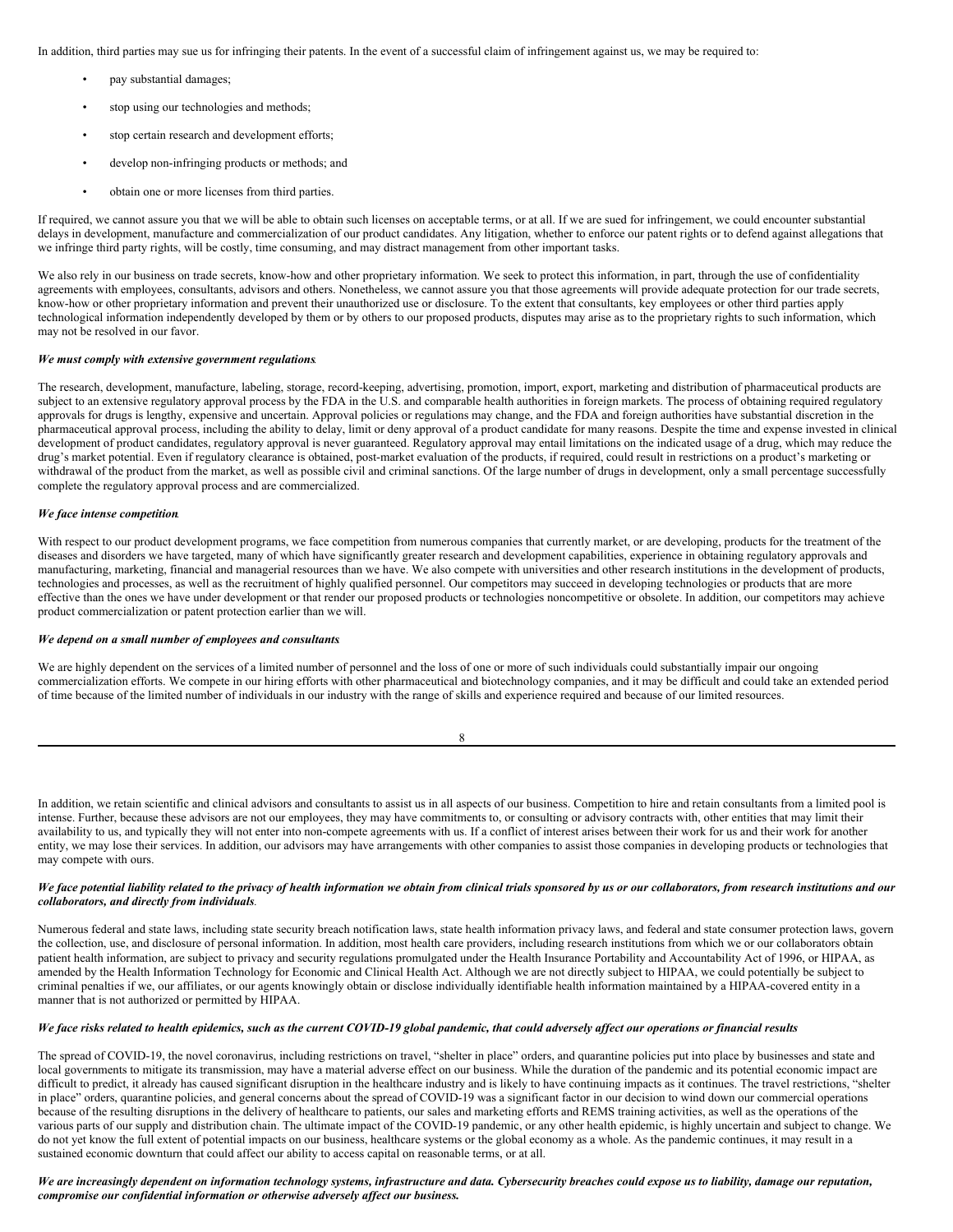We are increasingly dependent upon information technology systems, infrastructure and data. Our computer systems may be vulnerable to service interruption or destruction, malicious intrusion and random attack. Security breaches pose a risk that sensitive data, including intellectual property, trade secrets or personal information may be exposed to unauthorized persons or to the public. Cyber-attacks are increasing in their frequency, sophistication and intensity, and have become increasingly difficult to detect. Cyberattacks could include the deployment of harmful malware, denial-of service, social engineering and other means to affect service reliability and threaten data confidentiality, integrity and availability. Our key business partners face similar risks, and a security breach of their systems could adversely affect our security posture. While we continue to invest in data protection and information technology, there can be no assurance that our efforts will prevent service interruptions, or identify breaches in our systems, that could adversely affect our business and operations and/or result in the loss of critical or sensitive information, which could result in financial, legal, business or reputational harm.

#### **Risks Related to Our Financial Condition and Need for Additional Capital**

#### We have incurred net losses in almost every year since our inception, which losses will continue for the foreseeable future.

We have incurred net losses in almost every year since our inception. Our financial statements have been prepared assuming that we will continue as a going concern. For the years ended December 31, 2021 and 2020, we had net losses of approximately \$8.8 million and \$18.2 million, respectively, and had net cash used in operating activities of approximately \$7.9 million and \$17.2 million, respectively. These net losses and negative cash flows have had, and will continue to have, an adverse effect on our stockholders' equity and working capital. We expect to continue to incur net losses and negative operating cash flow for the foreseeable future as we focus on development of ProNeura based products. The amount of future net losses will depend, in part, on the rate of future growth of our expenses and our ability to obtain government or third-party funding for our development programs.

 $\alpha$ 

#### *We will require additional proceeds to fund our product development programs and working capital requirements.*

We currently estimate that our available cash and cash equivalents will be sufficient to fund our working capital needs and product development efforts only to the end of the third quarter of 2022. We will require additional funds to advance our kappa opioid agonist program beyond the proof-of-concept stage, and to fund any of our ProNeura development programs, including nalmefene, into the clinic and to complete the regulatory approval process necessary to commercialize any products we might develop. While we are currently evaluating the alternatives available to us, including government grants, third-party collaborations for one or more of our ProNeura programs and potential merger opportunities, our efforts to address our liquidity requirements may not be successful. Furthermore, there can be no assurance that any source of capital will be available to us on acceptable terms. or will not involve substantial dilution to our stockholders. Our failure to obtain substantial funds in the next several months would likely result in the cessation of one or more of our development programs or the wind-down of our business.

#### Our net operating losses and research and development tax credits may not be available to reduce future federal and state income tax payments.

At December 31, 2021, we had federal net operating loss and tax credit carryforwards of approximately \$258.9 million and approximately \$7.5 million, respectively, and state net operating loss and tax credit carryforwards of approximately \$110.6 million and approximately \$9.2 million, respectively, available to offset future taxable income, if any. Current federal and state tax laws include substantial restrictions on the utilization of net operating loss and tax credits in the event of an ownership change and we cannot assure you that our net operating loss and tax carryforwards will continue to be available.

10

#### <span id="page-6-0"></span>**CAUTIONARY NOTE REGARDING FORWARD-LOOKING STATEMENTS**

This prospectus contains "forward-looking statements" that involve substantial risks and uncertainties. All statements other than statements of historical facts contained in this prospectus, including statements regarding our future results of operations and financial position, strategy and plans, and our expectations for future operations, are forwardlooking statements within the meaning of Section 27A of the Securities Act of 1933, as amended, or the Securities Act, and Section 21E of the Securities Exchange Act of 1934, as amended, or the Exchange Act. We have attempted to identify forward-looking statements by terminology including "anticipates," "believes," "can," "continue," "could," "estimates," "expects," "intends," "may," "plans," "potential," "predicts," "should," or "will" or the negative of these terms or other comparable terminology. Although we do not make forward looking statements unless we believe we have a reasonable basis for doing so, we cannot guarantee their accuracy. Forward-looking statements included or incorporated by reference in this prospectus or our other filings with the Securities and Exchange Commission, or the SEC, include, but are not necessarily limited to, those relating to uncertainties relating to:

- our ability to raise capital when needed;
- difficulties or delays in the product development process, including the results of preclinical studies or clinical trials;
- financing and strategic agreements and relationships;
- difficulties or delays in the regulatory approval process;
- adverse side effects or inadequate therapeutic efficacy of our drug candidates that could slow or prevent product development or commercialization;
- dependence on third party suppliers;
- · uncertainties relating to manufacturing, sales, marketing and distribution of our drug candidates that may be successfully developed and approved for commercialization;
- the uncertainty of protection for our patents and other intellectual property or trade secrets; and
- competition.

These statements are only predictions and involve known and unknown risks, uncertainties and other factors, including the risks outlined under "Risk Factors" or elsewhere in this prospectus, which may cause our or our industry's actual results, levels of activity, performance or achievements expressed or implied by these forward-looking statements.

Forward-looking statements should not be read as a guarantee of future performance or results, and will not necessarily be accurate indications of the times at, or by which, that performance or those results will be achieved. Forward-looking statements are based on information available at the time they are made and/or management's good faith belief as of that time with respect to future events, and are subject to risks and uncertainties that could cause actual performance or results to differ materially from what is expressed in or suggested by the forward-looking statements.

Forward-looking statements speak only as of the date they are made. You should not put undue reliance on any forward-looking statements. We assume no obligation to update forward-looking statements to reflect actual results, changes in assumptions or changes in other factors affecting forward-looking information, except to the extent required by applicable securities laws. If we do update one or more forward-looking statements, no inference should be drawn that we will make additional updates with respect to those or other forward-looking statements. We caution you not to give undue weight to such projections, assumptions and estimates.

### <span id="page-6-1"></span>**USE OF PROCEEDS**

We will not receive any of the proceeds from the sale of shares of common stock by the Selling Stockholders. However, to the extent that the Private Warrants (as defined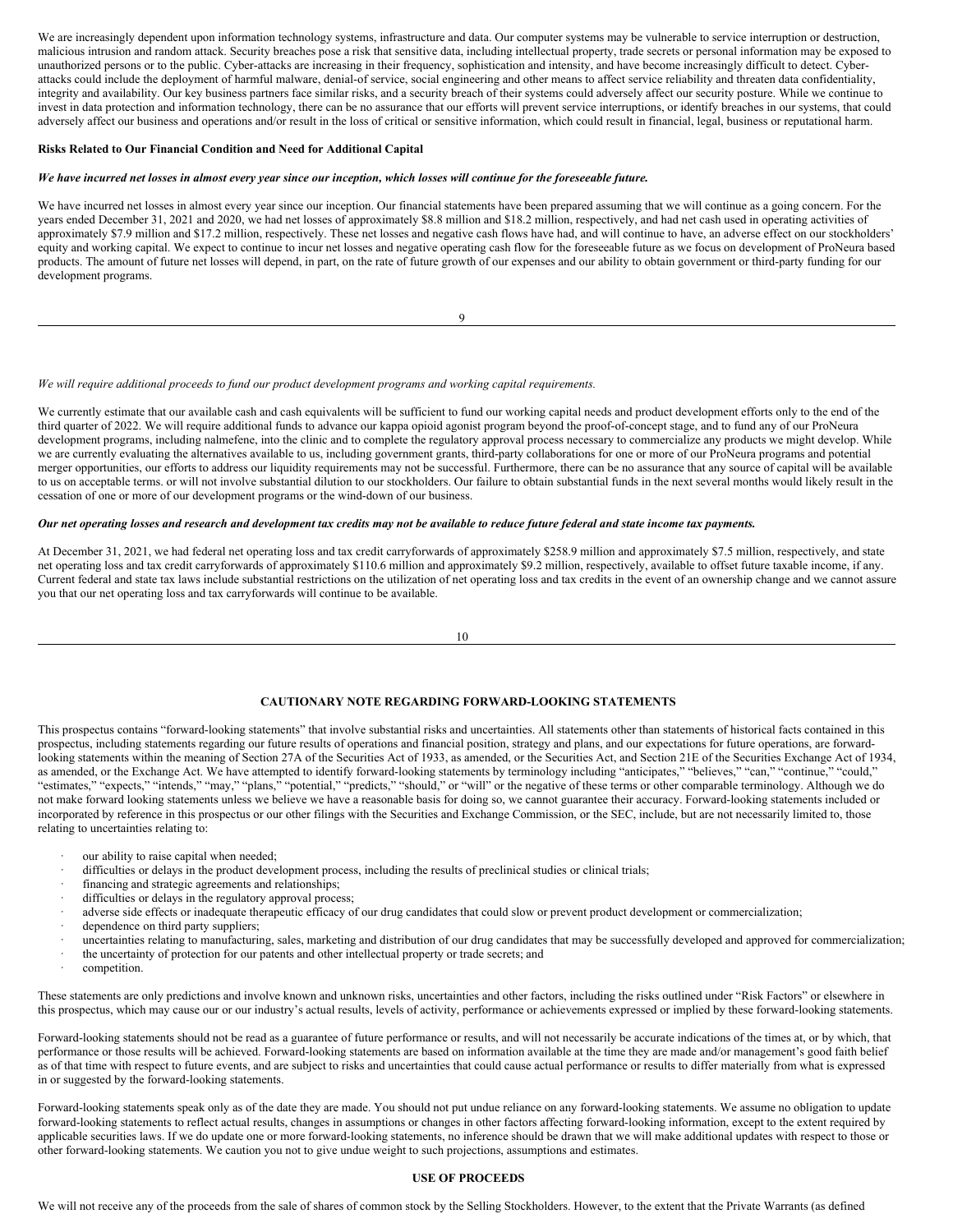herein under "Selling Stockholders") are exercised for cash, we will receive proceeds up to an aggregate of \$5,317,000. We intend to use any cash proceeds received from exercise of the Private Warrants for working capital and other general corporate purposes.

### **DIVIDEND POLICY**

We have never declared or paid cash dividends on our common stock. We currently intend to retain all available funds and any future earnings for use in the operation of our business and do not anticipate paying any cash dividends in the foreseeable future. Any future determination to declare cash dividends will be made at the discretion of our board of directors and will depend on our financial condition, results of operations, capital requirements, general business conditions and other factors that our board of directors may deem relevant.

### <span id="page-7-0"></span>**SELLING STOCKHOLDERS**

On February 2, 2022, we entered into a Securities Purchase Agreement with a single institutional investor (the "Purchaser") pursuant to which we issued pre-funded warrants to purchase an aggregate of 1,289,796 shares of common stock at an exercise price of \$0.001 per share (the "Private Pre-Funded Warrants") and warrants to purchase an aggregate of 4,664,038 shares of common stock at an exercise price of \$1.14 (the "Private Warrants" and together with the Private Pre-Funded Warrants, the "Placement Warrants""). The Private Warrants are exercisable until August 4, 2027.

In February 2022, we issued shares to JT Pharma pursuant to the asset purchase agreement upon the achievement of a clinical milestone.

We agreed to register the shares of common stock issued to JT Pharma and the shares of common stock issuable upon exercise of the Placement Warrants to permit the Selling Stockholders and their respective pledgees, donees, transferees and other successors-in-interest that receive their shares from the Selling Stockholders as a gift, partnership distribution or other non-sale related transfer after the date of this prospectus to resell the shares when and as they deem appropriate in the manner described in the "Plan of Distribution."

The information set forth in the following table regarding the beneficial ownership after resale of shares of common stock is based upon information provided by the Selling Stockholders and the assumption that the Purchaser will exercise the Placement Warrants in full and sell all of the underlying shares of common stock covered by this prospectus.

|                                       |                  | <b>Maximum</b> |                |            |
|---------------------------------------|------------------|----------------|----------------|------------|
|                                       | <b>Shares</b> of | number of      | Number of      |            |
|                                       | common stock     | shares of      | shares of      | Percentage |
|                                       | beneficially     | common         | common         | ownership  |
|                                       | owned prior to   | stock to be    | stock owned    | after      |
| <b>Name of Selling Stockholder</b>    | offering         | sold           | after offering | offering   |
| Armistice Capital Master Fund Ltd.(1) | 8,430,736(2)     | 5,953,834      | 2.476.902      | (2)        |
| JT Pharmaceuticals. Inc.              | 51,021(3)        | 51.021         |                | $*$        |

\* Less than 1%

- (1) The securities are directly held by Armistice Capital Master Fund Ltd. (the "Master Fund"), a Cayman Islands exempted company, and may be deemed to be indirectly beneficially owned by Armistice Capital, LLC ("Armistice"), as the investment manager of the Master Fund; and (ii) Steven Boyd, as the Managing Member of Armistice Capital. Armistice and Steven Boyd disclaim beneficial ownership of the reported securities except to the extent of their respective pecuniary interest therein. The address of the Master Fund is c/o Armistice Capital, LLC, 510 Madison Avenue, 7th Floor, New York, NY 10022.
- (2) Includes 1,300,000 shares underlying registered pre-funded warrants, the shares underlying the Placement Warrants being registered for resale hereby and 50,000 shares underlying other warrants. The warrants are each subject to certain beneficial ownership limitations that prohibit the Master Fund from exercising any portion thereof if, following the exercise, the Master Fund's ownership of our common stock would exceed the relevant warrant's ownership limitation of either 4.99% or 9.99%.
- (3) Does not include shares held by James McNab, a member of our board. Mr. McNab is a principal of JT Pharma and has voting and dispositive power with respect to these shares.

### <span id="page-7-1"></span>**PLAN OF DISTRIBUTION**

The Selling Stockholders will act independently of our company in making their decisions with respect to the timing, manner and size of any sales. The Selling Stockholders and any of their respective pledgees, donees, transferees or other successors-in-interest may, from time to time, sell any or all of the shares of common stock beneficially owned by them and offered hereby directly or through one or more broker-dealers or agents. The Selling Stockholders will be responsible for commissions charged by such broker-dealers or agents. Such shares of common stock may be sold in one or more transactions at fixed prices, at prevailing market prices at the time of the sale, at varying prices determined at the time of sale, or at negotiated prices.

Each Selling Stockholder may use any one or more of the following methods when selling shares:

• through underwriters, brokers or dealers (who may act as agent or principal and who may receive compensation in the form of discounts, concessions or commissions from the Selling Stockholder, the purchaser or such other persons who may be effecting such sales) for resale to the public or to institutional investors at various times;

• through negotiated transactions, including, but not limited to, block trades in which the broker or dealer so engaged will attempt to sell the shares as agent but may position and resell a portion of the block as principal to facilitate the transaction;

• through purchases by a broker or dealer as principal and resale by that broker or dealer for its account;

• on any national securities exchange or quotation service on which the shares may be listed or quoted at the time of sale at market prices prevailing at the time of sale, at prices related to such prevailing market prices, or at negotiated prices;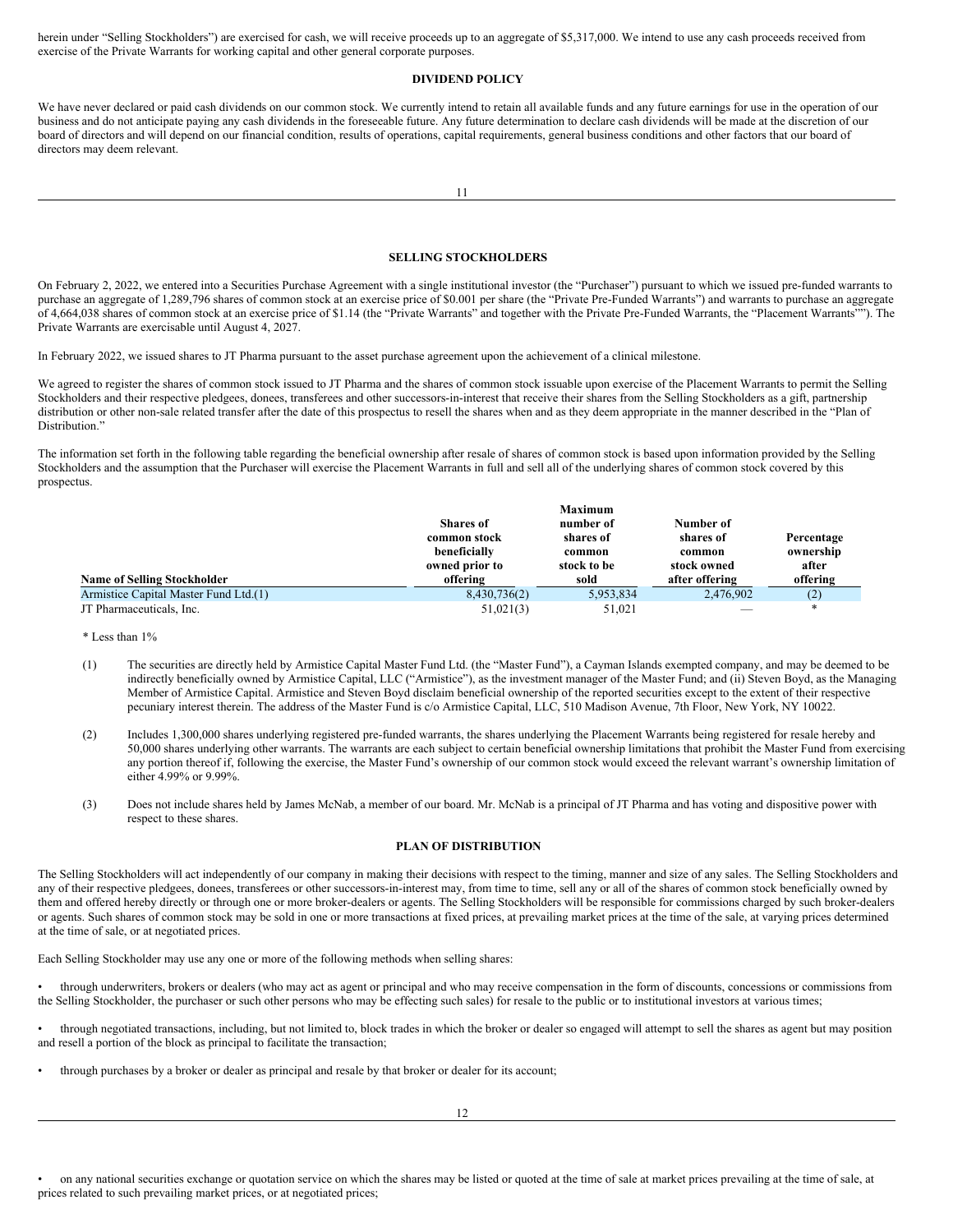in private transactions other than exchange or quotation service transactions;

• short sales, purchases or sales of put, call or other types of options, forward delivery contracts, swaps, offerings of structured equity-linked securities or other derivative transactions or securities;

• transactions with a broker-dealer or its affiliate, whereby the broker-dealer or its affiliate will engage in short sales of shares and may use shares to close out its short position;

- options or other types of transactions that require the delivery of shares to a broker-dealer or an affiliate thereof, who will then resell or transfer the shares;
- loans or pledges of shares to a broker-dealer or an affiliate, who may sell the loaned shares or, in an event of default in the case of a pledge, sell the pledged shares;

• through offerings of securities exercisable, convertible or exchangeable for shares, including, without limitation, securities issued by trusts, investment companies or other entities;

- offerings directly to one or more purchasers, including institutional investors;
- through ordinary brokerage transactions and transactions in which a broker solicits purchasers;
- through distribution to the security holders of the Selling Stockholder;
- through a combination of any such methods of sale; or
- through any other method permitted under applicable law.

Additionally, the Selling Stockholders may resell all or a portion of its shares in open market transactions in reliance upon Rule 144 under the Securities Act, provided that it meets the criteria and conforms to the requirements of Rule 144.

The Selling Stockholders may be deemed to be statutory underwriters under the Securities Act. In addition, any other broker-dealers who act in connection with the sale of the shares hereunder may be deemed to be "underwriters" within the meaning of Section 2(11) of the Securities Act, and any commissions received by them and profit on any resale of the shares as principal may be deemed to be underwriting discounts and commissions under the Securities Act. Any other broker-dealers engaged by the Selling Stockholders may arrange for other brokers-dealers to participate in sales. Such broker-dealers and any other participating broker-dealers may, in connection with such sales, be deemed to be underwriters within the meaning of the Securities Act. If the Selling Stockholders effect such transactions through underwriters, broker-dealers or agents, such underwriters, broker-dealers or agents may receive commissions in the form of discounts, concessions or commissions from such Selling Stockholders or commissions from purchasers of the shares of common stock for whom they may act as agent or to whom they may sell as principal, or both (which discounts, concessions or commissions as to particular underwriters, broker-dealers or agents may be less than or in excess of those customary in the types of transactions involved). Any discounts or commissions received by any such broker-dealers may be deemed to be underwriting discounts and commissions under the Securities Act.

There can be no assurance that the Selling Stockholders will sell any or all of the shares of common stock registered pursuant to the registration statement of which this prospectus forms a part.

We are not aware of any plans, arrangements or understandings between the Selling Stockholders and any other underwriter, broker-dealer or agent regarding the sale of shares of common stock by the Selling Stockholders.

We will pay all expenses incident to the filing of this registration statement. These expenses include accounting and legal fees in connection with the preparation of the registration statement of which this prospectus form a part, legal and other fees in connection with the qualification of the sale of the shares under the laws of certain states (if any), registration and filing fees and other expenses.

13

# <span id="page-8-0"></span>**LEGAL MATTERS**

The validity of the shares of common stock offered hereby will be passed upon for us by Loeb & Loeb LLP, New York, New York.

# <span id="page-8-1"></span>**EXPERTS**

The financial statements as of and for the years ended December 31, 2021 and 2020 incorporated by reference in this prospectus constituting a part of the registration statement on Form S-1 have been so incorporated in reliance on the report of WithumSmith+Brown, formerly OUM & Co. LLP, an independent registered public accounting firm, incorporated herein by reference, given on the authority of said firm as experts in auditing and accounting.

### <span id="page-8-2"></span>**WHERE YOU CAN FIND ADDITIONAL INFORMATION**

We have filed with the Securities and Exchange Commission a registration statement on Form S-1 under the Securities Act with respect to the securities offered by this prospectus. This prospectus, which is part of the registration statement, omits certain information, exhibits, schedules and undertakings set forth in the registration statement. For further information pertaining to us and the securities offered hereby, reference is made to the registration statement and the exhibits and schedules to the registration statement. Statements contained in this prospectus as to the contents or provisions of any documents referred to in this prospectus are not necessarily complete, and in each instance where a copy of the document has been filed as an exhibit to the registration statement, reference is made to the exhibit for a more complete description of the matters involved.

You may read and copy all or any portion of the registration statement without charge at the public reference room of the Securities and Exchange Commission at 100 F Street, N.E., Washington, D.C. 20549. Copies of the registration statement may be obtained from the Securities and Exchange Commission at prescribed rates from the public reference room of the Securities and Exchange Commission at such address. You may obtain information regarding the operation of the public reference room by calling 1-800- SEC-0330. In addition, registration statements and certain other filings made with the Securities and Exchange Commission electronically are publicly available through the Securities and Exchange Commission's website at www.sec.gov. The registration statement, including all exhibits and amendments to the registration statement, has been filed electronically with the Securities and Exchange Commission. You may also read all or any portion of the registration statement and certain other filings made with the Securities and Exchange Commission on our website at www.heatbio.com. The information contained in, and that can be accessed through, our website is not incorporated into and is not part of this prospectus.

We are subject to the information and periodic reporting requirements of the Exchange Act and, accordingly, are required to file annual reports containing financial statements audited by an independent public accounting firm, quarterly reports containing unaudited financial data, current reports, proxy statements and other information with the Securities and Exchange Commission. You will be able to inspect and copy such periodic reports, proxy statements and other information at the Securities and Exchange Commission's public reference room, the website of the Securities and Exchange Commission referred to above, and our website at www.titanpharm.com. Except for the